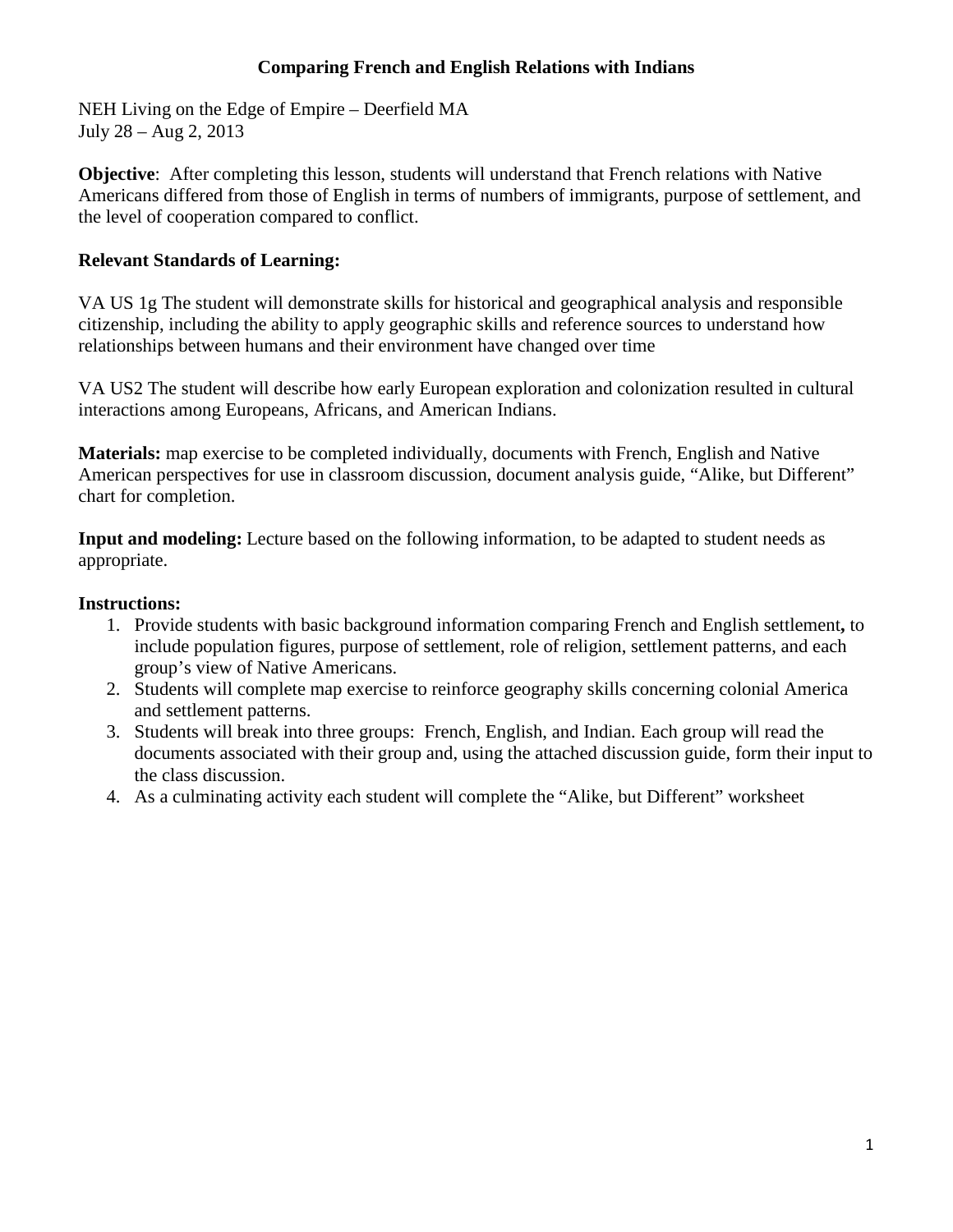| Name |  |  |  |
|------|--|--|--|
|      |  |  |  |
| Date |  |  |  |

**Directions** –After the classroom lesson and using maps in your textbook, label the following areas on the map below: all five of the Great Lakes, Montreal, Quebec, Boston, New York, and Philadelphia. Shade the areas of French and English colonization as discussed in class.

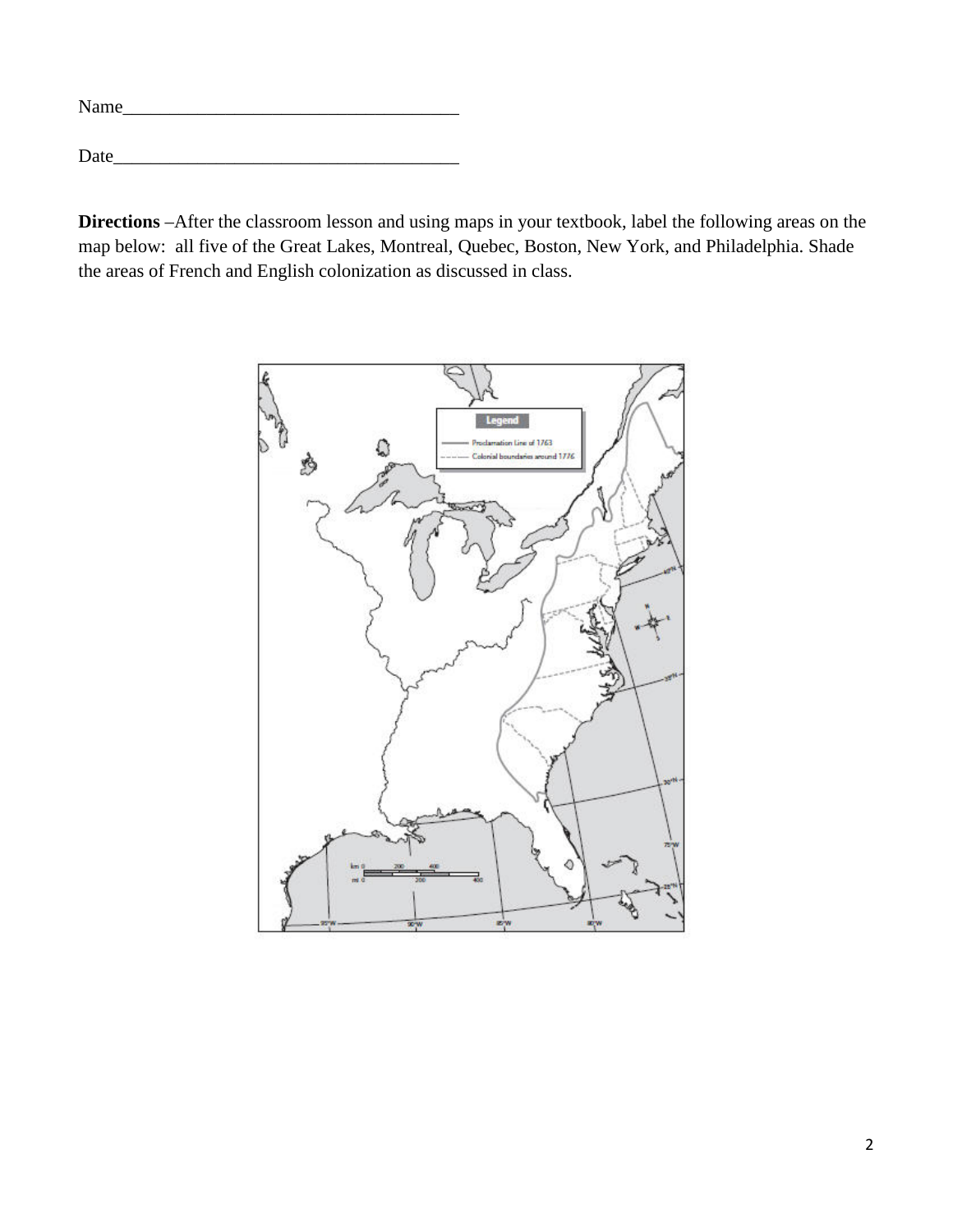**Directions** – Divide students into three groups, English, French, and Native American. Each group will read and discuss two documents from that perspective and then report to the class. They will report on the document's contents, and how it helps one understand the point(s) of view of their respective groups.

# **DOCUMENT 1 - English**

## **From the Charter of the Virginia Company of London**

"And moreover, we do GRANT and agree, for Us, our Heirs and Successors, that the said several Councils, of and for the said several Colonies, shall and lawfully may, by virtue hereof, from time to time, without any Interruption of Us, our Heirs, or Successors, give and take Order, to dig, mine, and search for all Manner of Mines of Gold, Silver, and Copper, as well within any part of their said several Colonies, as for the said main Lands on the Backside of the same Colonies; And to Have and enjoy the Gold, Silver, and Copper, to be gotten thereof, to the Use and Behoof of the same Colonies, and the Plantations thereof; YIELDING therefore, to Us, our Heirs and Successors, the fifth Part only of all the same Gold and Silver, and the fifteenth Part of all the same Copper, so to be gotten or had, as is aforesaid, without any other Manner or Profit or Account, to be given or yielded to Us, our Heirs, or Successors, for or in Respect of the same:"

## **DOCUMENT 2 - Indian**

"Englishman, it is to you that I speak, and I demand your attention! "We are not your slaves." Englishman, you know that the French king is our father. . . it is you that have made war with this, our father. You are his enemy, and how then could you have the boldness to venture among us, his children? You know that his enemies are ours. . . .

"Englishman, although you have conquered the French, you have not yet conquered us! We are not your slaves. These lakes, these woods and mountains were left to us by our ancestors. They are our inheritance, and we will part with them to none. Your nation supposes that we, like the white people, cannot live without bread—and pork—and beef! But you ought to know that He, the Great Spirit and master of Life, has provided food for us in these spacious lakes and on these woody mountains."

Minavava, French Canada, 1761 Minavavana, a Chippewa leader in French Canada, declared the Indians' position after the British conquest of French Canada.

## **DOCUMENT 3 - English**

"All the paths shall be open to the Christian and the Indian. The doors of the Christian shall be open to the Indian, and the wigwam of the Indian, shall be open to the Christian.

"The Christian shall believe no false stories, the Indian shall believe no false stories, they shall first come together as brethren and inquire of each other; when they hear such false stories they shall bury them in the bottomless pit.

"The Christian hearing news that may hurt the Indian, or the Indian hearing news that may hurt the Christian, shall make it known the one to the other, as speedily as possible, as true friends and brethren.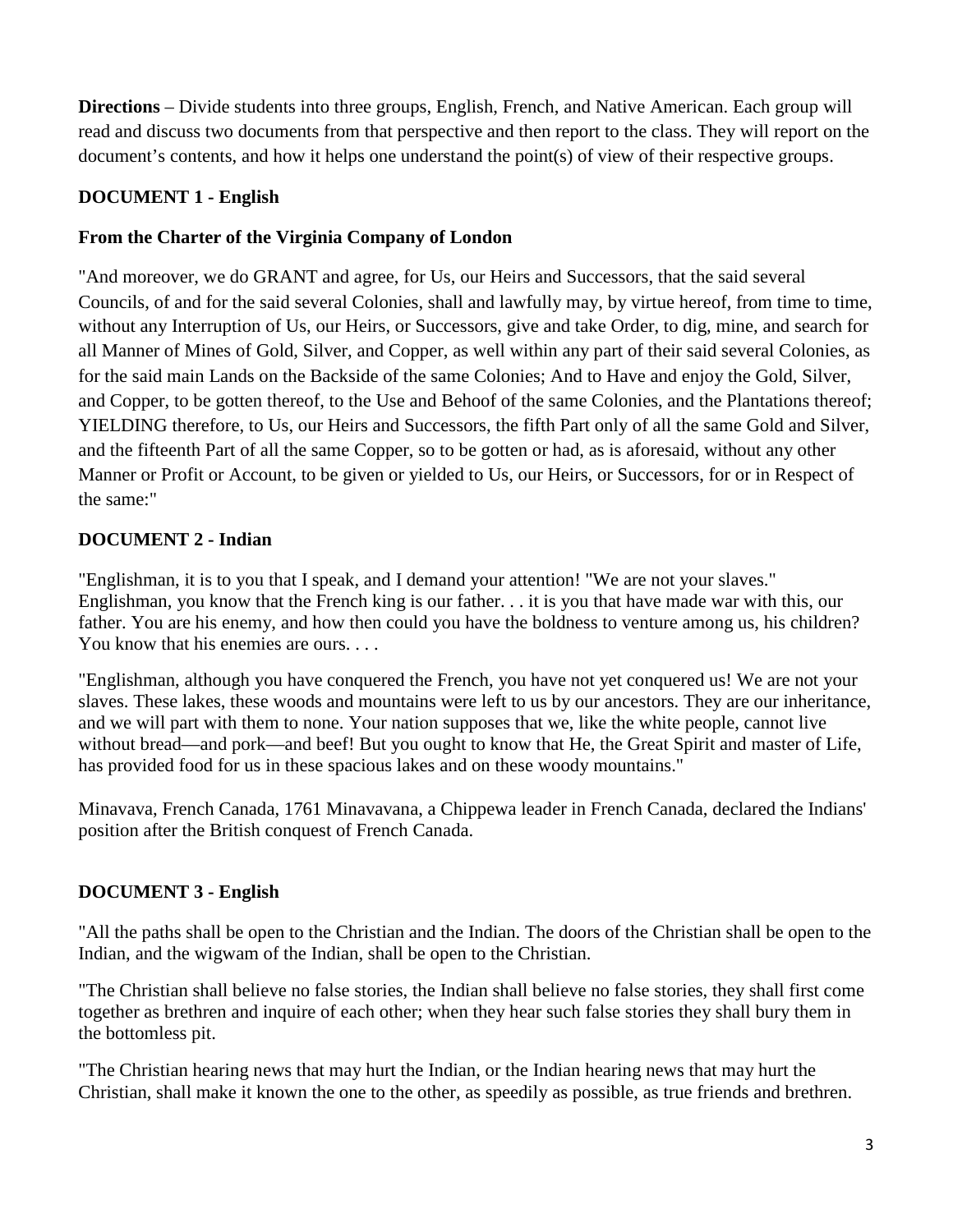"The Indian shall not harm the Christian, nor his friend; the Christian shall not harm the Indian, nor his friend; but they shall live together as brethren. As there are wicked people in all Nations; if the Indian or the Christian shall harm the one or the other, complaint shall be made by the sufferer, that right may be done; and when right is done, the wrong shall be forgotten, and buried in the bottomless pit.

"The Indian shall help the Christian, and the Christian shall help the Indian, against all evil men, who would molest them."

The words in which the final pledge was given following their custom and in its language were:

"We will transmit this League between us to our children. It shall be made stronger and stronger, and be kept bright and clean without rust or spot, between our children and our children's children, while the creeks and rivers run, and while the sun, moon, and stars endure."

# **DOCUMENT 4 -French**

"We see in these savages the fine roots of human nature, which are entirely corrupted in civilized nations…Living in common, without disputes, content with little, guiltless of avarice…it is impossible to find people more patient, more hospitable, more affable, more liberal, more moderate in their language. In fine, all our fathers and the French who have lived with the savages consider that life flows on more gently among them than with us."

Source: Father Claude Chauchetiere, Narrative, 51.

# **DOCUMENT 5 - Indian**

*"Another Race of White Men Come Amongst Us": Native American Views as British Replace the French in the Lower Mississippi Valley, 1765*

> Because most early-eighteenth century European colonization occurred in coastal areas, Native Americans living in interior regions maintained greater control over their lands and culture. In the lower Mississippi Valley (as in the Great Lakes region), the contest between European imperial rivals for control of North America strengthened the natives' hand. No group— European or Indian—held sovereign power, and diplomatic, military, trading, and social exchanges continued for much of the eighteenth century. But the treaties that concluded the Seven Years' War and ended French colonization of North America changed that situation. The lower Mississippi valley was partitioned between the British colony of West Florida and the Spanish colony of Louisiana. Native occupants perceived the dramatic consequences as Alibamon Mingo, elderly leader of the Choctaw nation, indicated in his meetings with the British in Mobile in 1765. Mingo remembered the French fondly and spoke of his expectations of fair trade and just treatment from the British.

> "When I was Young the White Men came amongst us bearing abundance along with them, I took them by the hand & have ever remained firm to my Engagements, in return all my wants & those of my Warriors & Wives & Children have been Bountyfully Supplied. I now See another Race of White Men Come amongst us bearing the Same abundance, & I expect they will be equally Bountyfull which must be done if they wish equally to gain the affection of my people.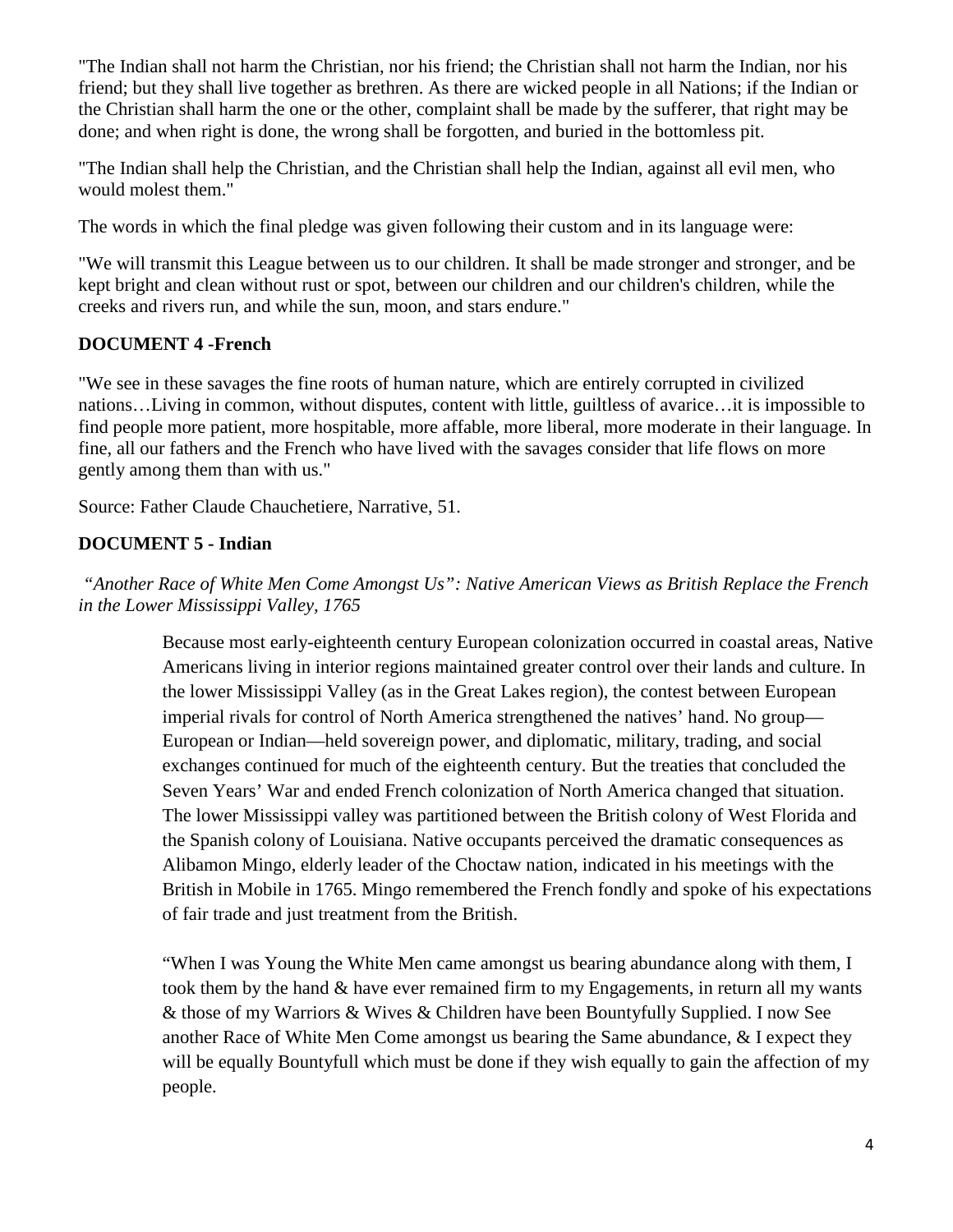"I and my Men have used the Guns of France these Eighty Winters Back, I wish I was Young to try the English Guns & English Powder both of which I hope will flourish  $\&$  rejoice the Heart of the Hunters thro' the Land and Cover the Nakedness of the Women.

"With respect to the Land I was not Consulted in it, if I was to deliver my Sentiments evil disposed People might impute it to Motives very different from those which actuate me, it is true the Land belonged chiefly to those who have given it away; that the Words which were Spoken have been written with a Lasting Mark, the Superintendant marks every word after word as one would count Bullets so that no variation can happen, & therefore the words have been Spoken and the eternal marks traced I will not Say anything to contradict, but, on the Contrary Confirm the Cession which has been made. What I have now to Say on that head is, to wish that all the Land may be Settled in four years that I may See it myself before I die.

"I Listened to all the parts of the Talks and Liked them exceeding well, except that part from the Superintendant, where he reported that those Medal Chiefs who did not behave well Should be broke & their Medals given to others. The Conversation I have held with Faver, in private, has rung every Night in my Ear, as I laid my Head on the bear Skin  $\&$  as I have many Enemies in the Nation, I dreamed I should be the Person, which would break my heart in my Old Age, to Loose the Authority I have so long held.

"I cannot Imagine the Great King could Send the Superintendant to deceive us. In case we deliver up our French Medals & Commissions we expect to receive as good in their place, and that we Should bear the Same Authority & be entitled to the Same presents, If you wish to Serve your Old Friends you may give New Medals  $&$  Commissions  $&$  presents, but the worthy cannot bear to be disgraced without a fault, Neither will the Generous Inflict a Punishment without a Crime.

"There was one thing I would mention tho' it cannot concern myself, & that is the Behaviour of the traders towards our Women, I was told of old by the Creeks & Cherokees, wherever the English went they caused disturbances for they lived under no Government and paid no respect either to Wisdom or Station. I hoped for better things, that those Old Talks had no truth in them. One thing I must report which has happened within my own knowledge, that often when the Traders sent for a Basket of Bread & the Generous Indian sent his own wife to Supply their wants instead of taking the Bread out of the Basket they put their hand upon the Breast of their Wives which was not to be admitted, for the first maxim in our Language is that Death is preferable to disgrace.

"I am not of opinion that in giving Land to the English, we deprive ourselves of the use of it, on the Contrary, I think we shall share it with them, as for Example the House I now Speak in was built by the White people on our Land yet it is divided between the White & the Red people. Therefore we need not be uneasy that the English Settle upon our Lands as by that means they can more easily Supply our wants."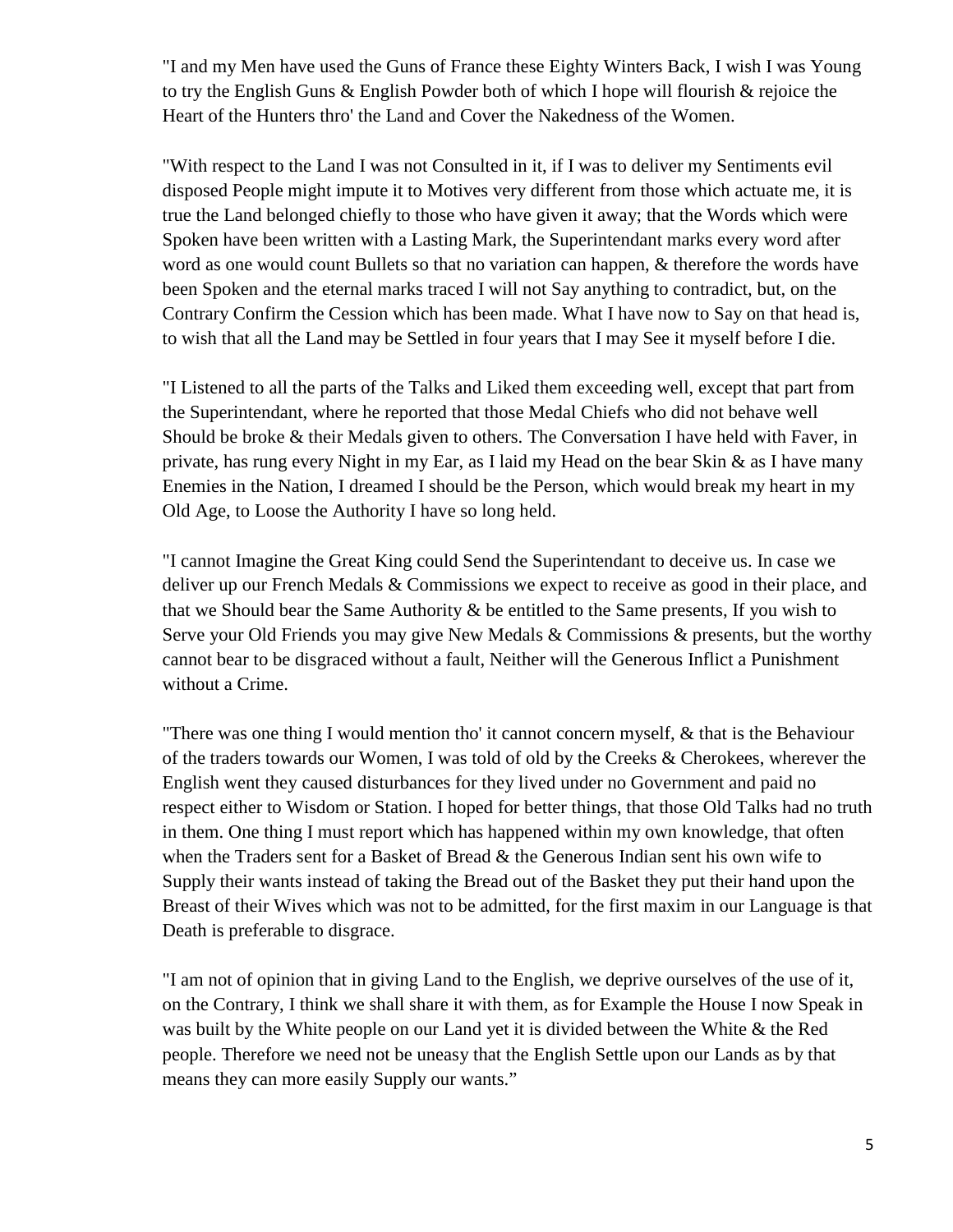Source: *Mississippi Dept. of Archives and History, Mississippi Provincial Archives: English Dominion*, compiled and edited by Dunbar Rowland (Nashville, Tenn: Brandon Printing Co., 1911), 240–41.

#### **DOCUMENT 6 - French**

"Because of their interest in furs and converts, French relations with the region's Native peoples were critical to the colony's success. In its beginnings New France was a commercial enterprise, undertaken by merchants and nobles who sought to make their fortunes from the beaver trade. To succeed, these men needed the labor of Native men and women to trap, process, and transport beaver skins. The Natives in turn saw the French as trading partners able to supply novel but useful goods. At the same time, the arrival of Europeans with their trade goods shifted existing trading patterns in the Northeast. The French became military allies of the Wôbanakiak, Algonkins, and Wendats (Huron) in their on-going struggles with the Five Nations of the Iroquois Confederacy. Alliance with the Confederacy's enemies made the French an enemy of the Confederacy, and at times during the 1650s the Iroquois appeared to threaten the very survival of the colony."

Source:

<http://1704.deerfield.history.museum/popups/background.do?shortName=expColonialFrench> accessed 7/31/2013

"Natives were allies of the French, not subordinates or mercenaries. The suspicious English believed that they willingly did the bidding of their priests and were in "subjection and vassalage" unto the governor of New France. But the English were wrong." Source: *Captors and Captives: The 1704 French and Indian Raid on Deerfield*, 55.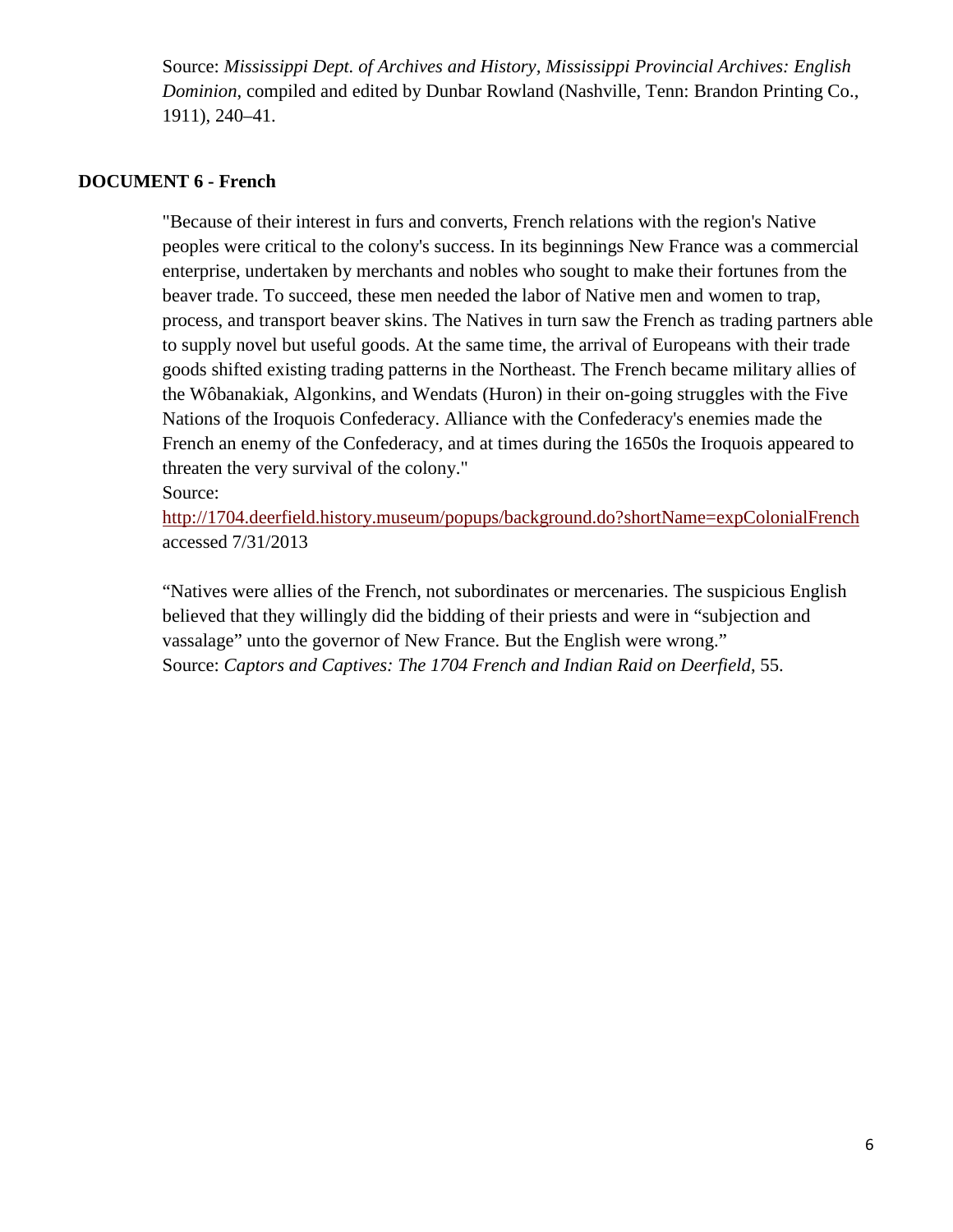## Which group are you in? Circle One: Indian, French, English

#### **Discussion Guide**

Answer the questions below to prepare for your group's presentation.

- 1. Who wrote the documents you read?
	-
- 2. Why did they write it what was its purpose?
	- $\mathbf{a.}$   $\qquad \qquad$
- 3. What do the documents tell you about relations among the English, French, and Indians?
	-